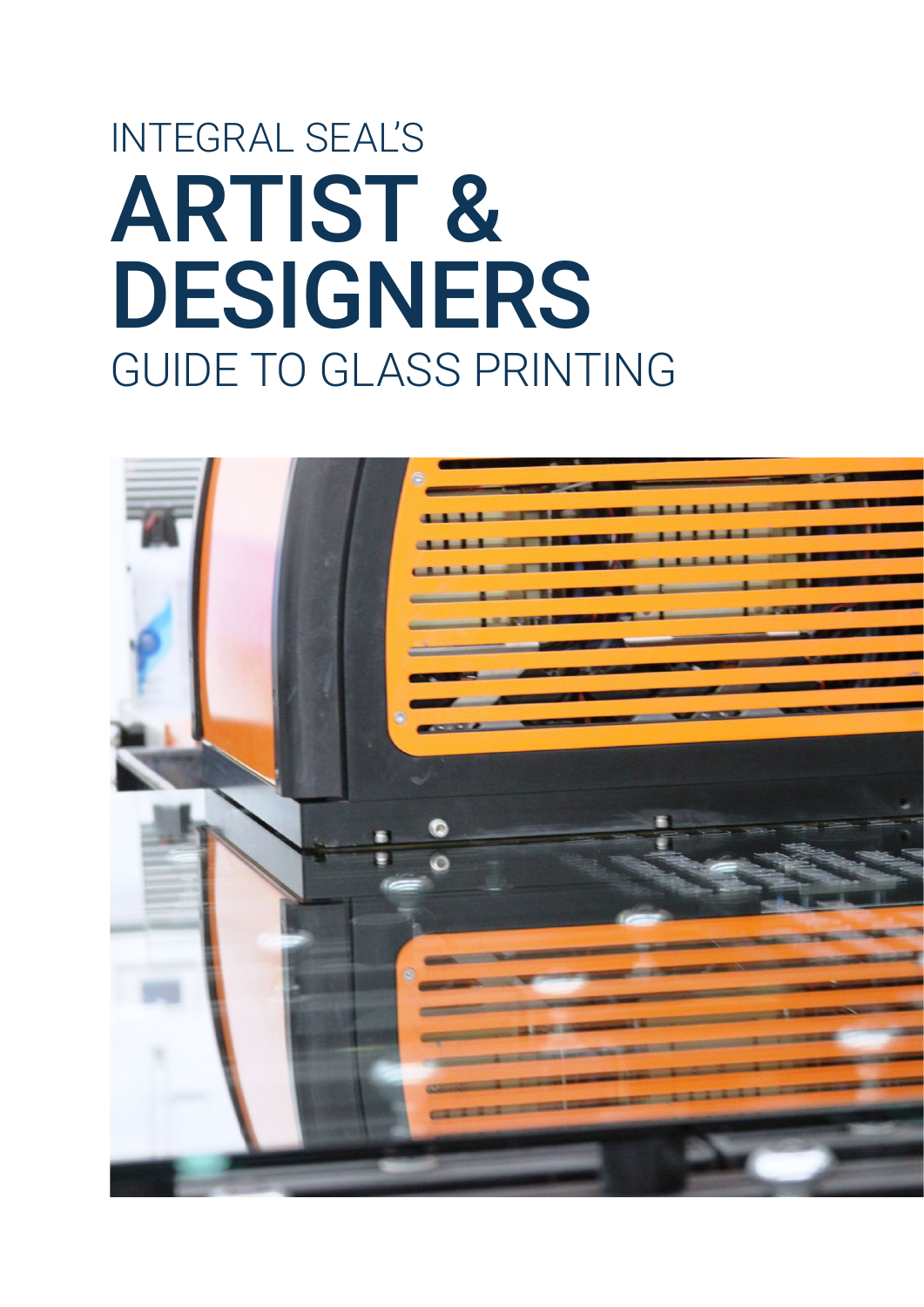# COLOUR REPRODUCTION AND MATCHING

The ceramic ink process employed means that not only does the colour gamut differ from traditional printing methods, but achieving exact colour matches are a distinct challenge.

Traditional printers use a combination of the four spot colours known as CMYK to achieve a full range of colour. By contrast ceramic glass printing combines its own proprietary ceramic spot colours.



Since ceramic inks do not have magenta, bright pinks and rich purples are impossible to reproduce. Additionally, while the ImagInk process does contain blue and yellow, these are slightly different tones to CMYK and some colour shifting generally occurs.

## PHOTOGRAPHS, SCANNED OR RASTER ARTWORK

Pixel based images that employ magenta and turquoise hues will result in these hues shifting towards neighbouring hues to fit into the colour gamut of our printer.

# PANTONE, DULUX, RAL, SPECIFIC COLOUR MATCHING

When specifiying colours, colour libraries should be referred to as guidelines only. Our ceramic inks work within a unique colour gamut, and we cannot guarantee the same accuracy in colour matching as traditional offset or digital printing.

Additionally the colour and thickness of the glass will affect the colours of the printed surface, as will any light sources.

# TEXT AREAS

Text and graphics should be created in Adobe Illustrator or a similar vector based program, as this allows sharp edges and definition to be retained when printing.

Text positioned on clear glass should be no smaller than 12pt. Text positioned on coloured backgrounds should be no smaller than 14pt and set at a heavier font weight at small sizes to minimise bleeding of inks.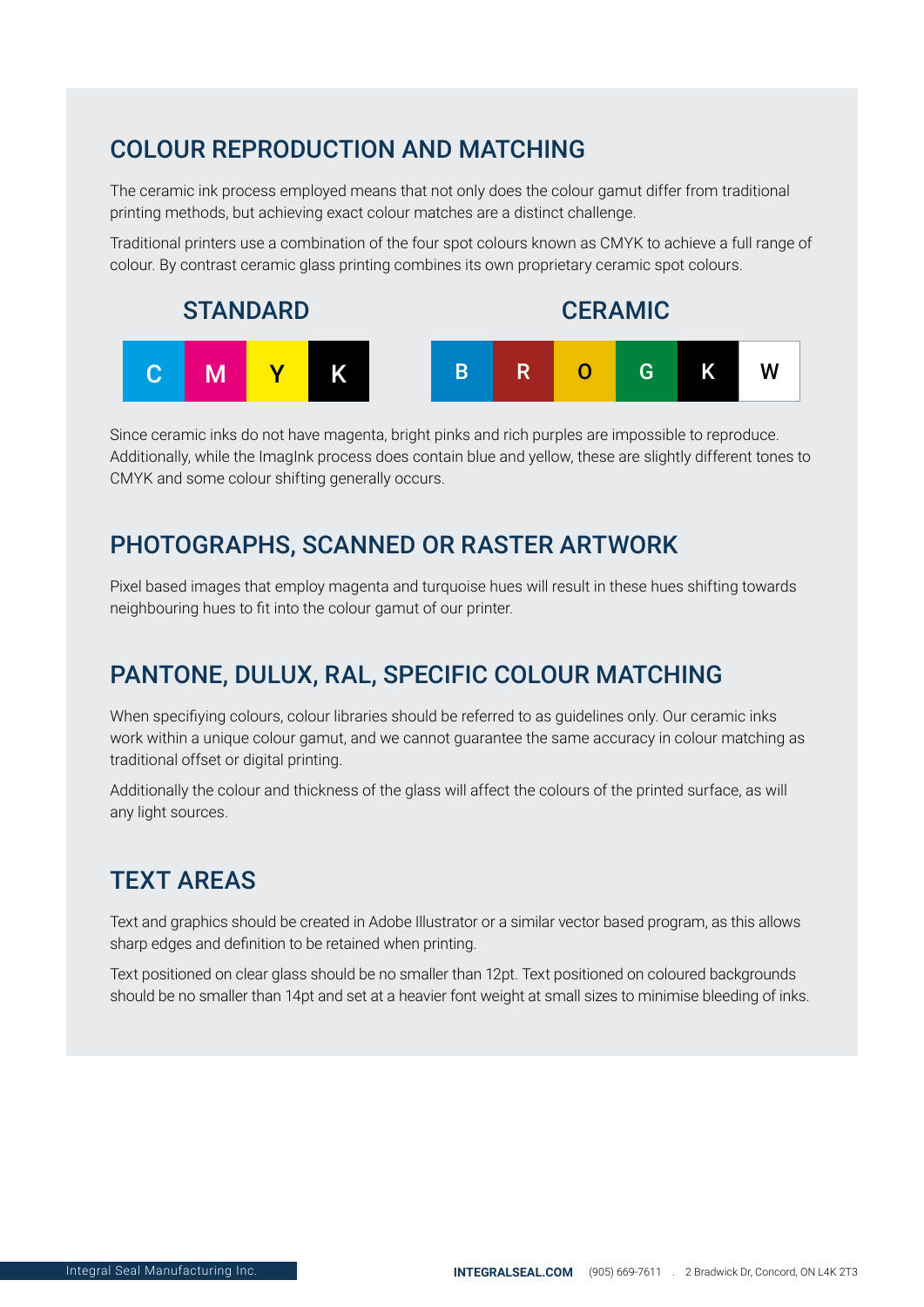## INK CHARACTERISTICS

The six spot colours used in printing all display a degree of translucency, while Blue and Green exhibit additional transparent characteristics.



\*Additional white can be combined with blue to even transparency.

#### DEFINING TRANSPARENT, TRANSLUCENTS



**Transparent** Allows light and vision through the image.



**Translucent** Allows light though the image but no vision.



Opaque Allows no light or vision through the image.

# ACHIEVING TRANSPARENCY

Varying levels of transparency are achieved via the use of a dot or perforated screen that is applied over the artwork. Dot spacing can be as small as 1.5mm in diameter. This approach is only recommended for large format artworks that are viewed from a distance whereby the dots are not noticeable.



**Original** 







Dots Inverted

Unfortunately the ceramic inks do not facilitate varying levels of translucency. All ImagInk glass will have an amount translucency present as a result of the nature of the inks, this can be enhanced by backlighting to achieve illumination for light boxes.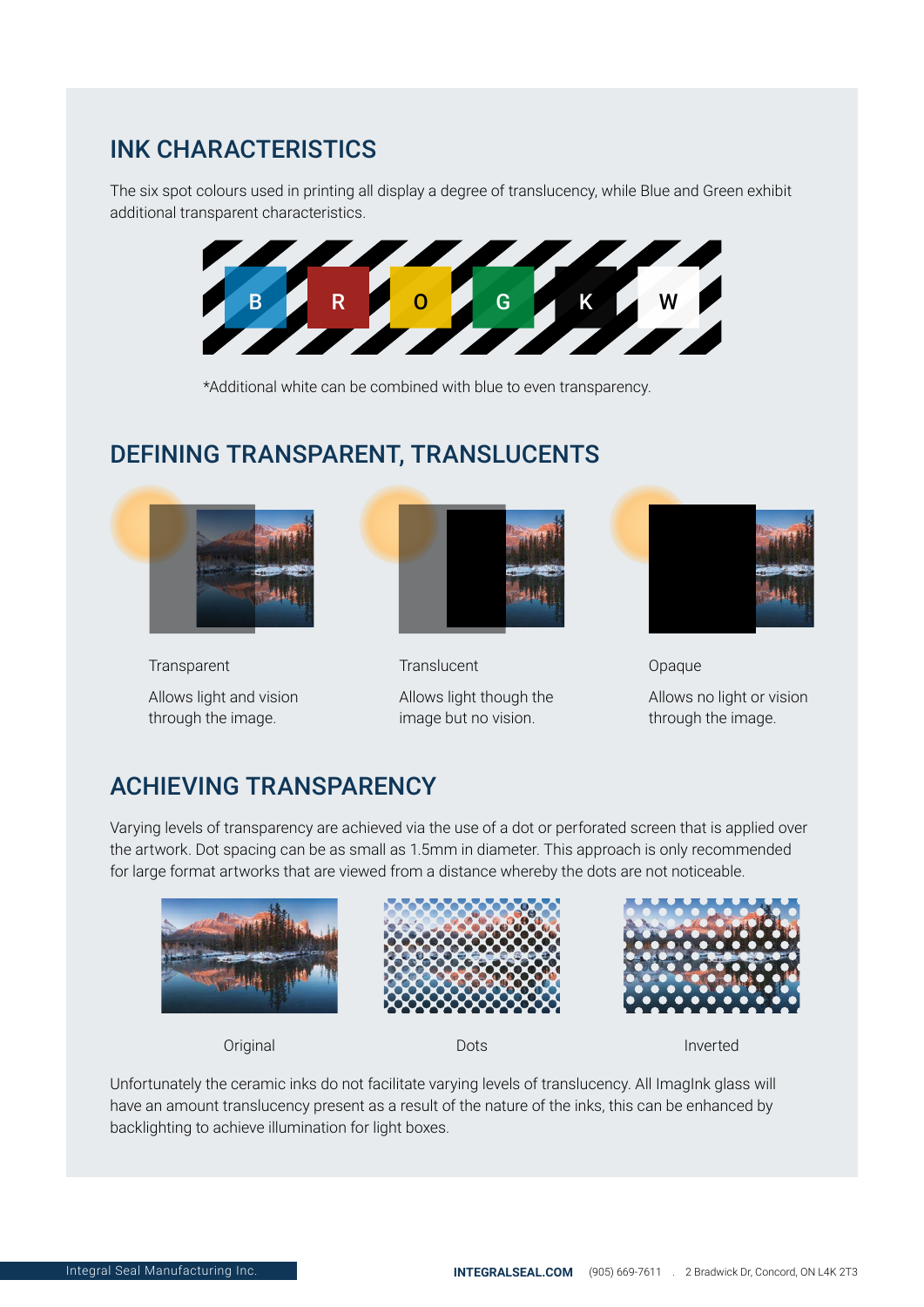# CREATING ARTWORK FOR PRINTING

#### PHOTOGRAPHIC FILES

If creating your artwork digitally, call us to discuss resolution and image size before commencing any design development. Traditional artwork requires professional photography to ensure the most accurate colour reproduction.

Photographs should be supplied at the largest size possible, in RGB colour space. If working on a large scale project, please do not scale artwork to the finished size, as we will handle this in-house.

| Saving For Print |                       |
|------------------|-----------------------|
| File Format      | .Tiff .Jpeg .Psd .Png |
| Resolution       | Between 120-300dpi    |
| Colour Gamut     | <b>RBG</b>            |

#### PHOTOGRAPHIC FILES

Vector graphics can require extensive work to set up. We recommend you discuss your project with us early in the creative process to check the feasibility of the reproduction and discuss the best methods to reproduce your artwork.

Keep your artwork neatly organised into layers for easy separation, as we often need adjust files to achieve the desired outcome.

We can supply an Adobe Illustrator file with a set of standard colour swatches, if required. We have a corresponding swatch panel in our showroom to give you a clear idea of our colour gamut.

| Saving For Print |                           |
|------------------|---------------------------|
| File Format      | .Dwg .Ai .Pdf .Eps        |
| Text             | Outlined or Font Provided |
| Colour Gamut     | RGR                       |

\* Please note artwork submitted incorrectly may result in delays to production and delivery dates.